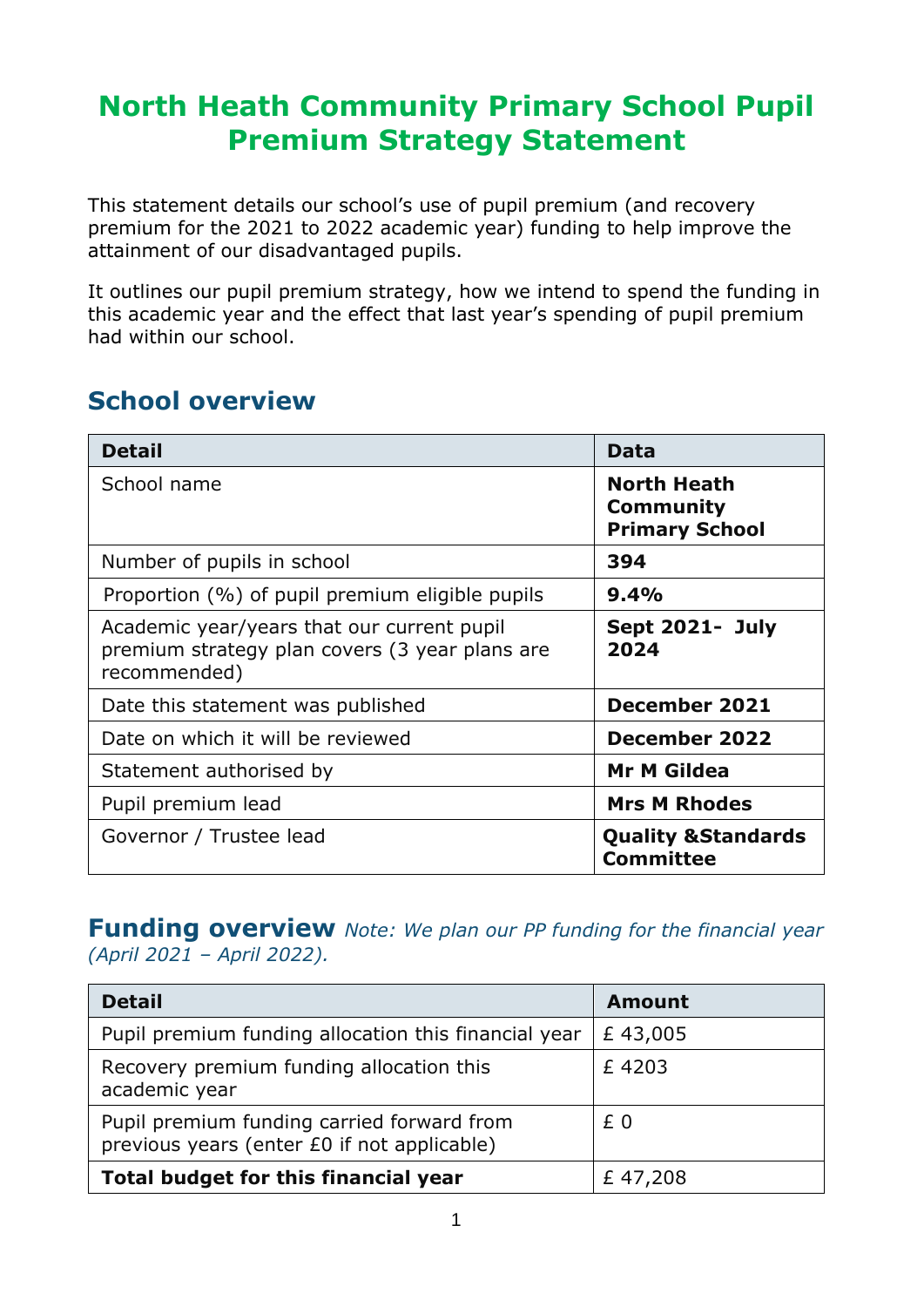## **Part A: Pupil premium strategy plan**

#### **Statement of intent**

North Heath Primary is an inclusive school. Our intention is to provide an environment with outstanding teaching and learning tailored to meet individual needs. We strive to ensure that no pupil is disadvantaged socially or academically. We want all pupils to have a wealth of experiences, high ambition and a life-long love of learning, building on cultural capital for all.

Our Pupil Premium Strategy Plan aims to address the main barriers our pupils face. At North Heath Primary, we know that the best progress occurs in the classroom with excellent quality first teaching. Through rigorous monitoring and tracking, teachers plan for individual needs with a sense of urgency to improve attainment. Where necessary, learning is supplemented with targeted in-class support and quality interventions.

### **Challenges**

This details the key challenges to achievement that we have identified among our disadvantaged pupils.

| <b>Challenge</b><br>number | <b>Detail of challenge</b>                                                                                                                                                                                                                                                                 |
|----------------------------|--------------------------------------------------------------------------------------------------------------------------------------------------------------------------------------------------------------------------------------------------------------------------------------------|
|                            | Approximately one third of our Pupil Premium pupils experience<br>social, emotional and/or mental health difficulties. This<br>dysregulation can become a barrier to learning.                                                                                                             |
| $\overline{2}$             | Approximately one third of our Pupil Premium pupils experience<br>speech and language delay upon school entry.                                                                                                                                                                             |
| 3                          | Approximately one third of our Pupil Premium pupils experience<br>cognition and learning difficulties impacting progress in maths and<br>English.                                                                                                                                          |
| 4                          | Our Pupil Premium families have a diverse range of needs. This<br>includes, but is not limited to, being unable to financially contribute<br>to extra-curricular activities due to financial pressure, and not<br>having the space/accommodation to provide a quiet space for<br>homework. |
| 5                          | Writing is identified as an area of improvement for Pupil Premium<br>children.                                                                                                                                                                                                             |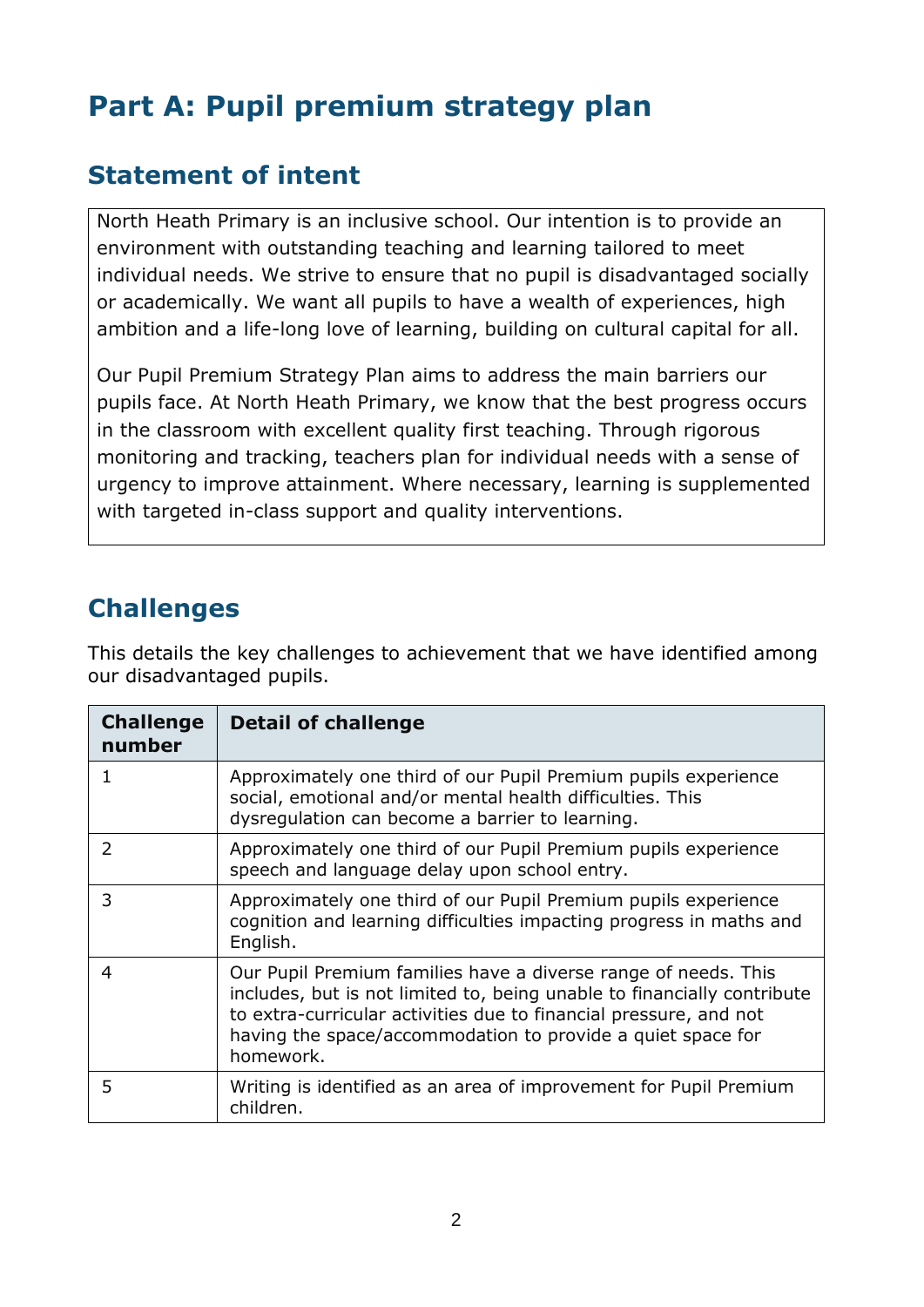### **Intended outcomes**

This explains the outcomes we are aiming for **by the end of our current strategy plan**, and how we will measure whether they have been achieved.

| <b>Intended outcome</b>                                                                                                                                  | <b>Success criteria</b>                                                                                                                                                                                                                                                                                                                                                                                |
|----------------------------------------------------------------------------------------------------------------------------------------------------------|--------------------------------------------------------------------------------------------------------------------------------------------------------------------------------------------------------------------------------------------------------------------------------------------------------------------------------------------------------------------------------------------------------|
| Pupils SEMH, Speech and Language and<br>Cognition and Learning needs are<br>identified and addressed.                                                    | Plans and targets in place to<br>$\qquad \qquad \blacksquare$<br>support individual learning needs.<br>Success evidenced by Individual<br>$\overline{\phantom{a}}$<br>Progress Plan targets met, data<br>from individual interventions,<br>targets from Additional Needs Plans<br>met and whole school data.<br>Log of interventions provided for<br>$\overline{\phantom{a}}$<br>Pupil Premium pupils. |
| Families are financially supported to<br>ensure their children are able to have<br>access to extra-curricular activities and<br>other levels of support. | Log kept of activities that are<br>$\overline{a}$<br>accessed by PP children.                                                                                                                                                                                                                                                                                                                          |
| KS2 writing outcomes and attainment<br>data show progress at least in line with<br>national data.                                                        | Termly data meetings show Pupil<br>Premium children on track to meet<br>targets.<br>End of year data analysis<br>$\overline{\phantom{a}}$<br>demonstrates improvement in Pupil<br>Premium writing attainment.                                                                                                                                                                                          |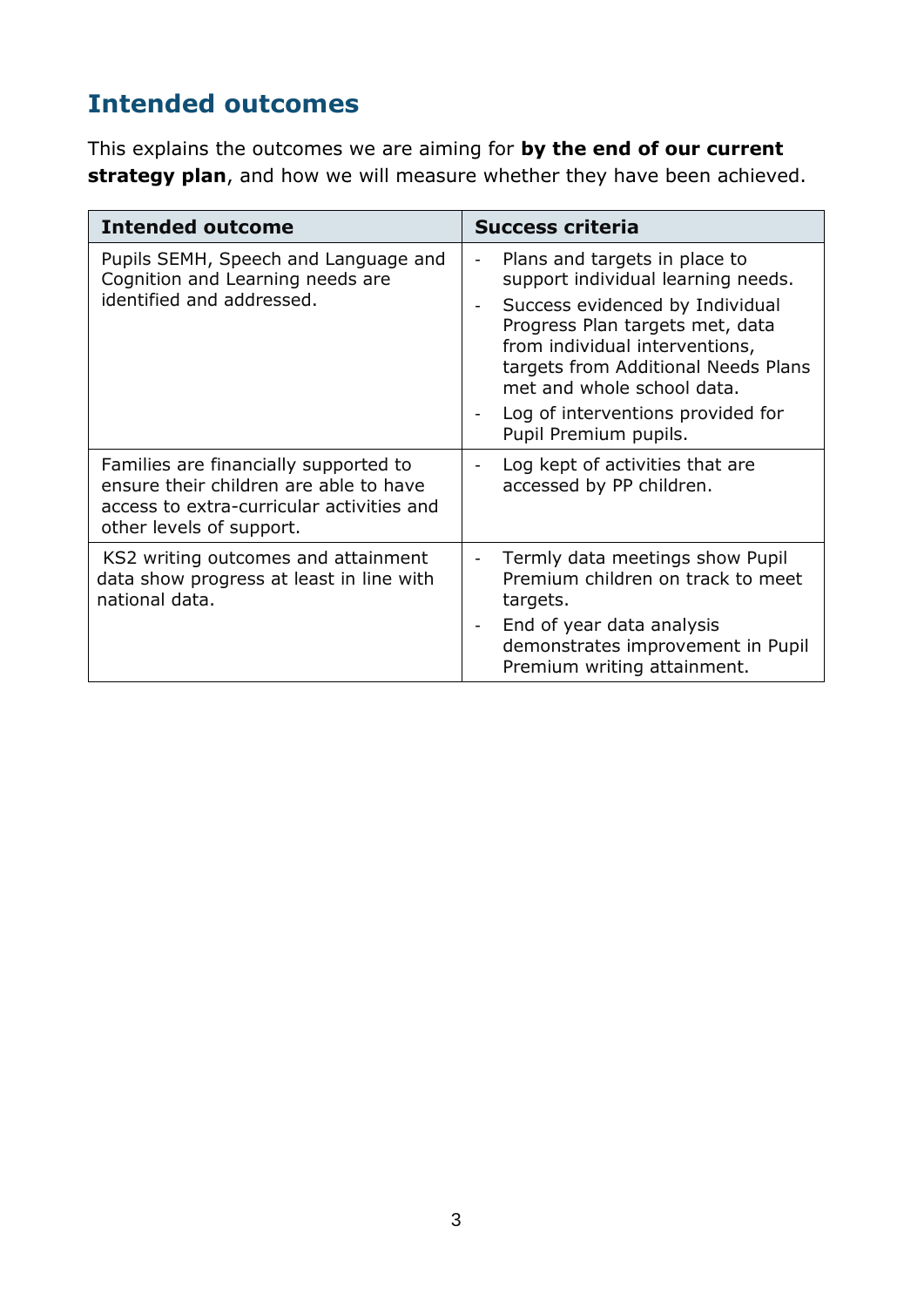### **Activity in this academic year**

This details how we intend to spend our pupil premium.

#### **Teaching (for example, CPD, recruitment and retention)**

Budgeted cost: £ 5000

| <b>Activity</b>                                                                                                                                                                                                                                                                                                                                                     | <b>Evidence that supports this</b><br>approach                                                                                                                                                                                                                                             | <b>Challenge</b><br>number(s)<br>addressed                                                                                                                                              |
|---------------------------------------------------------------------------------------------------------------------------------------------------------------------------------------------------------------------------------------------------------------------------------------------------------------------------------------------------------------------|--------------------------------------------------------------------------------------------------------------------------------------------------------------------------------------------------------------------------------------------------------------------------------------------|-----------------------------------------------------------------------------------------------------------------------------------------------------------------------------------------|
| Zones of Regulation -<br>training has been given<br>to ensure it is a whole<br>school strategy.<br>Targeted intervention is<br>also provided. Whole<br>school training provided.                                                                                                                                                                                    | The Education Endowment Foundation<br>(teaching and learning toolkit) shows<br>that pupils who are taught to self-<br>regulate make an additional 7 months<br>of progress.                                                                                                                 | 12 out of our 37<br>Pupil Premium pupils<br>have been identified<br>as having an<br>emotional need<br>benefitting from<br>self-regulation work.                                         |
| Data identifies groups of<br>children in need of<br>additional support.<br>These children are<br>targeted by staff to<br>ensure that quality<br>feedback is provided.<br>For example, marking<br>Pupil Premium books<br>first, ensuring progress<br>within all lessons.                                                                                             | The Education Endowment Foundation<br>(teaching and learning toolkit) shows<br>that quality feedback can make an<br>additional 6 months of progress.                                                                                                                                       | All staff are aware of<br>Pupil Premium pupils<br>in their class. Those<br>vulnerable to<br>underachievement<br>are highlighted<br>during termly data<br>meetings and<br>focussed upon. |
| Metacognition - children<br>are taught skills to<br>engage in learning.<br>Teachers plan learning<br>so that they develop<br>effective learning skills.                                                                                                                                                                                                             | The Education Endowment Foundation<br>(teaching and learning toolkit) shows<br>that children who develop effective<br>learning skills make an additional 7<br>months of progress.<br>C.Quigley course attended by Senior<br>Management Team highlighted<br>importance of long term memory. | All staff consider<br>barriers to learning<br>with all Pupil<br>Premium pupils as<br>required.<br>Curriculum is<br>designed to<br>incorporate effective<br>learning skills.             |
| Staff liaise with the<br>INCO and other external<br>agencies to remove<br>barriers to learning<br>particularly where a<br>child is both Pupil<br>Premium and Special<br><b>Educational Needs and</b><br>Disability. The school<br>pays towards a<br>commissioned<br><b>Educational Psychologist</b><br>and Speech and<br>Language Therapist via<br>the Horsham Hub. | https://www.gov.uk/government/new<br>s/new-research-shows-early-<br>intervention-is-key-in-helping-<br>children-with-special-needs<br>27 Dec 2021 press release                                                                                                                            | 5 out of 11 Pupil<br>Premium pupils in<br>KS1 (2020-21) were<br>identified as having<br><b>Special Educational</b><br>Needs and Disability.                                             |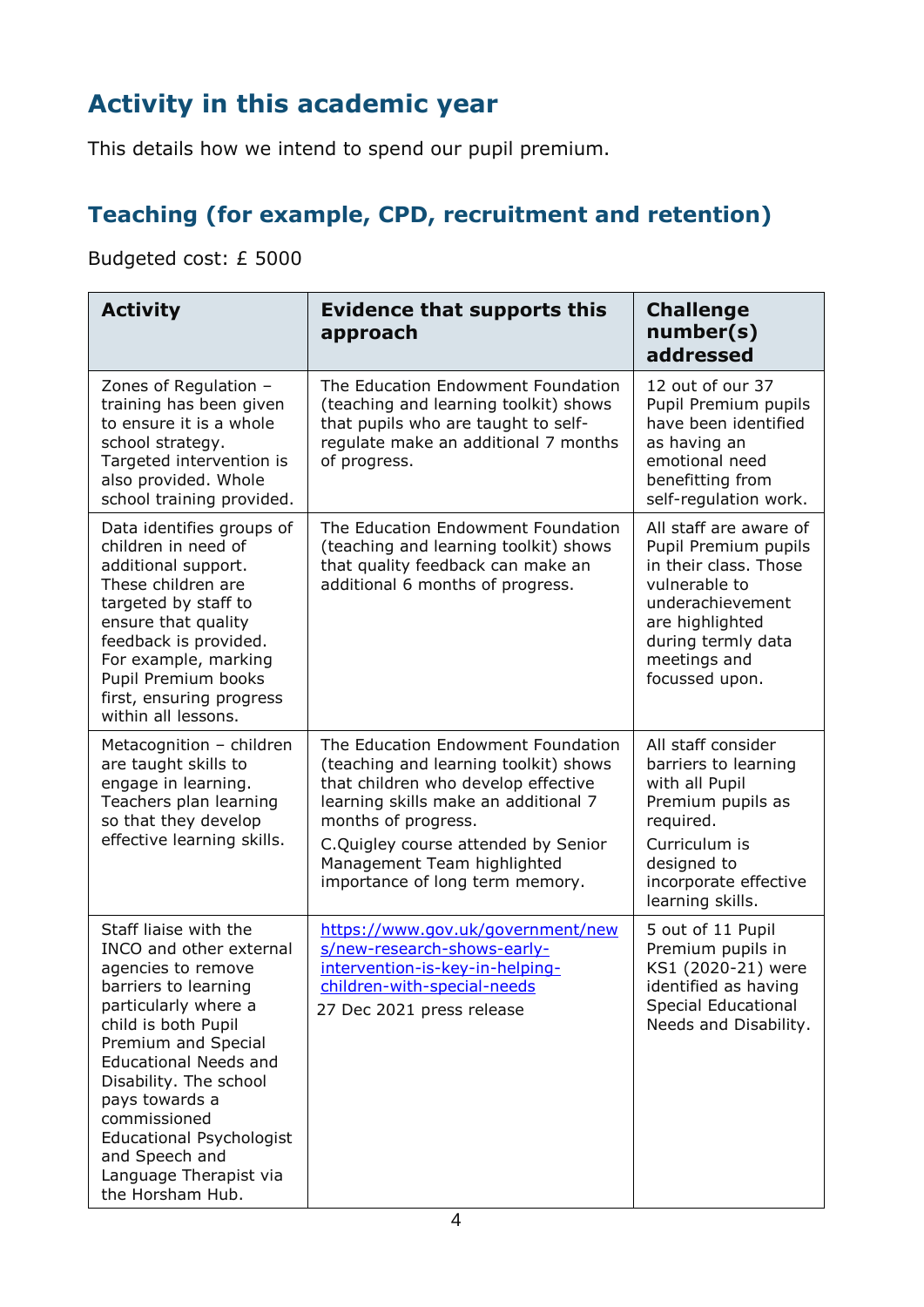| Resources have been<br>purchased to support<br>quality first teaching in<br>class including<br>Communicate in Print<br>and Clicker 8. These are<br>used to help remove<br>barriers to learning for<br>children with an<br>identified need with<br>communication and/or<br>cognition and learning. | https://www.gov.uk/government/new<br>s/new-research-shows-early-<br>intervention-is-key-in-helping-<br>children-with-special-needs<br>27 Dec 2021 press release | 11 children across<br>the school on the<br>Pupil Premium<br>register are<br>identified as having<br>a communication<br>and/or cognition and<br>learning need. |
|---------------------------------------------------------------------------------------------------------------------------------------------------------------------------------------------------------------------------------------------------------------------------------------------------|-----------------------------------------------------------------------------------------------------------------------------------------------------------------|---------------------------------------------------------------------------------------------------------------------------------------------------------------|
|---------------------------------------------------------------------------------------------------------------------------------------------------------------------------------------------------------------------------------------------------------------------------------------------------|-----------------------------------------------------------------------------------------------------------------------------------------------------------------|---------------------------------------------------------------------------------------------------------------------------------------------------------------|

#### **Targeted academic support (for example, tutoring, one-toone support structured interventions)**

Budgeted cost: £ 33,000

| <b>Activity</b>                                                                                                                                                                        | <b>Evidence that supports this</b><br>approach                                                                                                                                                 | <b>Challenge</b><br>number(s)<br>addressed                                   |
|----------------------------------------------------------------------------------------------------------------------------------------------------------------------------------------|------------------------------------------------------------------------------------------------------------------------------------------------------------------------------------------------|------------------------------------------------------------------------------|
| Classroom Assistant<br>appraisal is linked to<br>raising attainment in<br>writing for PP children.                                                                                     | West Sussex guidance and appraisal<br>poloicies                                                                                                                                                | <b>Identified Pupil Premium</b><br>pupils linked to data.                    |
| <b>Bullseye Reading</b><br>Intervention - a precision<br>teaching catch up<br>programme (early<br>intervention).                                                                       | Some pupils are not able to use phonics<br>adequately to learn to read due to<br>underlying phonological difficulties. Whole<br>word recognition advised by Educational<br>Psychology Service. | Five pupils are currently<br>identified as needing<br>this support (2020-21) |
| Additional teachers run<br>literacy and numeracy<br>sessions as required<br>based upon current need<br>(targeted interventions)                                                        | Small group tuition is evidenced by the<br><b>Education Endowment Foundation as</b><br>having an impact of 4 months education<br>improvement.                                                  | Pupils identified via<br>termly data meetings.                               |
| School Counsellor (4<br>hours a week -<br>commissioned by<br>Horsham Hub)                                                                                                              | Social and Emotional learning is show to<br>have a 4 month improvement by the<br>Education Endowment Foundation.                                                                               | Three pupils able to<br>access this resource<br>each term.                   |
| Learning Mentor (4<br>afternoons a week<br>working on emotional<br>regulation skills)                                                                                                  | The Education Endowment Foundation<br>(teaching and learning toolkit) shows that<br>children who are taught to self-regulate<br>make an additional 7 months of progress.                       | Pupils identified and<br>referred by class<br>teachers.                      |
| Targeted 1:1 Classroom<br>Assistant support<br>(including pre-teaching<br>sessions, support in<br>class, supporting Special<br><b>Educational Need and</b><br>Disability strategy etc) | Partnership with Virtual School and West<br>Sussex SEND.                                                                                                                                       |                                                                              |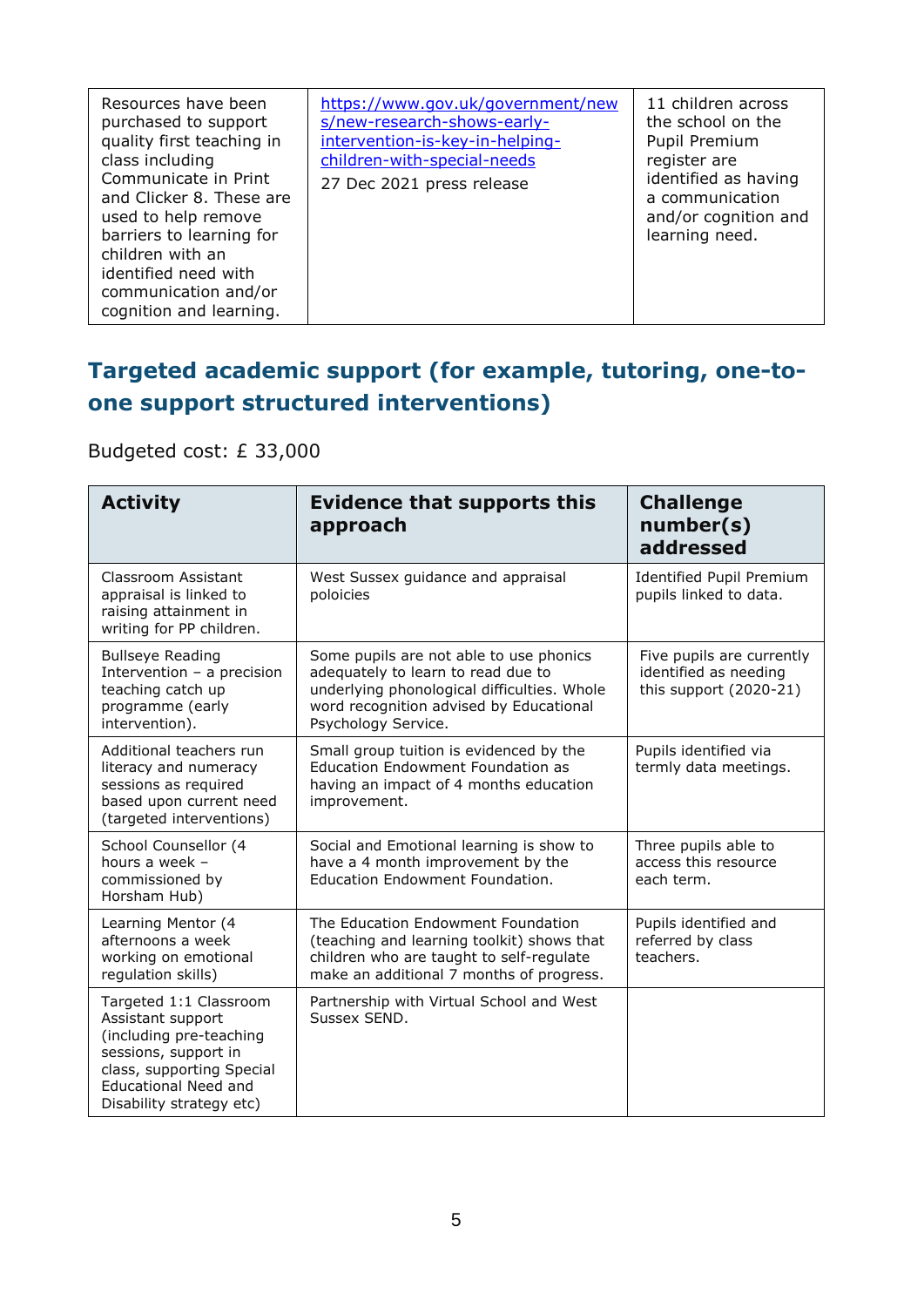#### **Wider strategies (for example, related to attendance, behaviour, wellbeing)**

Budgeted cost: £ 5000

| <b>Activity</b>                       | <b>Evidence that supports this</b><br>approach                                                                                                                                                                                                              | <b>Challenge</b><br>number(s)<br>addressed            |
|---------------------------------------|-------------------------------------------------------------------------------------------------------------------------------------------------------------------------------------------------------------------------------------------------------------|-------------------------------------------------------|
| Homework Club                         | Extending the school day and<br>homework are both evidenced as<br>having a moderate/high impact by<br>the Education Endowment<br>Foundation.                                                                                                                | Upper KS2                                             |
| Extra-curricular<br><b>Activities</b> | Developing cultural capital<br>importance highlighted in C Quigley<br>training. See also OFSTED<br>Inspection Handbook.                                                                                                                                     | As required                                           |
| Trips/residentials                    | Developing cultural capital<br>importance highlighted in C<br>Quigley training. See also OFSTED<br>Inspection Handbook.                                                                                                                                     | As required                                           |
| Laptops                               | Laptops are suggested by<br>Educational Psychologists,<br>Occupational Therapists and other<br>external agencies whereby<br>handwriting is a barrier to<br>learning. They are also useful<br>when a pupil has an attention<br>deficit difficulty or autism. | As required<br>(currently trialling<br>with 3 pupils) |

#### **Total budgeted cost: £** 43,000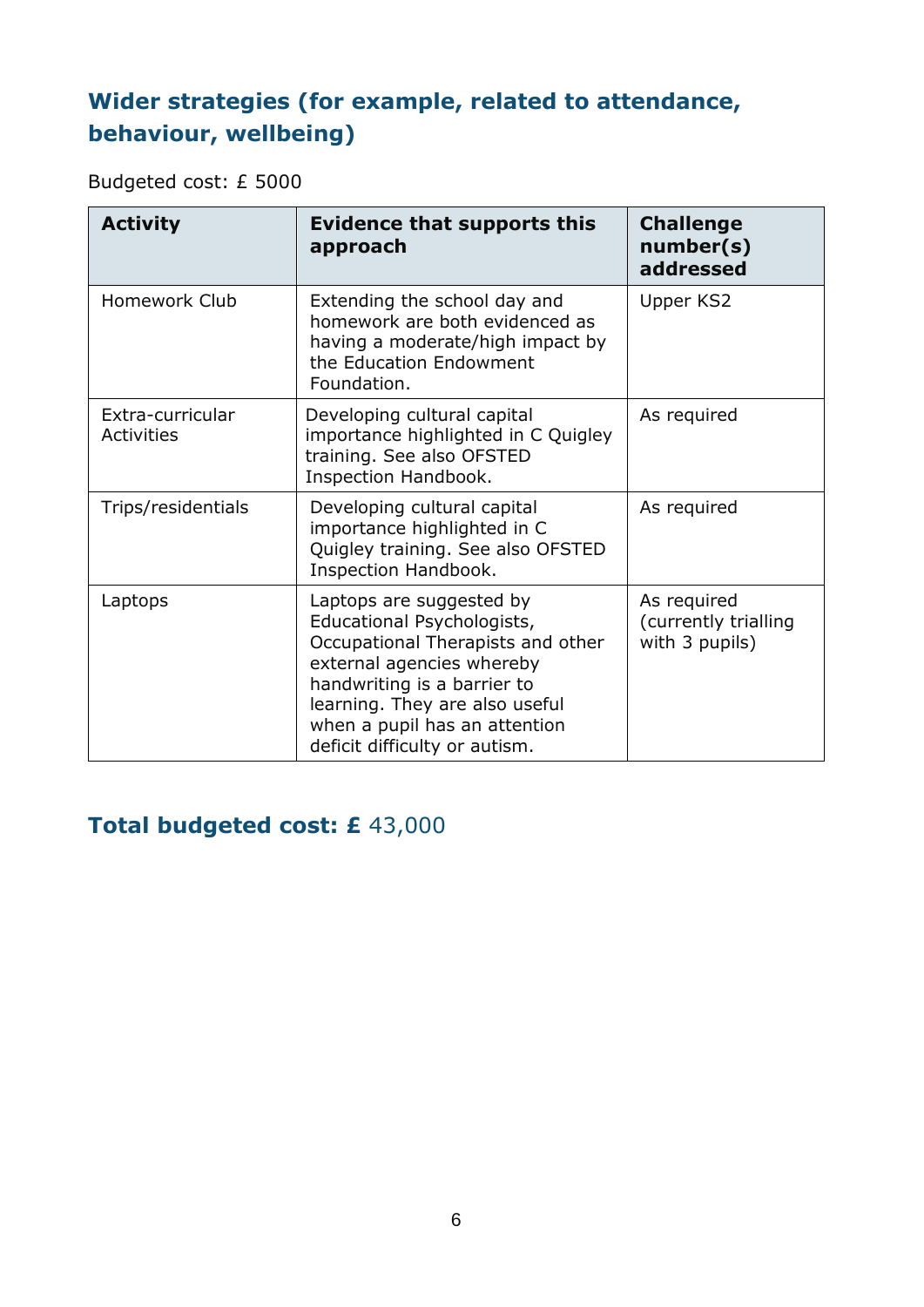## **Part B: Review of outcomes in the previous academic year**

### **Pupil premium strategy outcomes**

This details the impact that our pupil premium activity had on pupils in the 2020 to 2021 academic year.

Internal data (in the absence of national tests) from Summer 2021, shows the following:

#### **Year 2**

|                           | Reading | Writing | Maths |
|---------------------------|---------|---------|-------|
| Disadvantaged (6)         | 67      | 33      | 50    |
| Non Disadvantaged<br>(47) | 79      | 78      |       |

#### **Year 6**

|                           | Reading | Writing | Maths |
|---------------------------|---------|---------|-------|
| Disadvantaged (5)         | 40      | 20      | 40    |
| Non Disadvantaged<br>(53) | 96      | 93      | 94    |

Currently, the largest differentials are in writing, which is a focus for CA training and appraisal targets for 2021 - 22.

### **Externally provided programmes**

| <b>Programme</b>    | <b>Provider</b>                   |
|---------------------|-----------------------------------|
| Zones of Regulation | Leah M.Kuypers                    |
| <b>Bullseye</b>     | <b>East Sussex County Council</b> |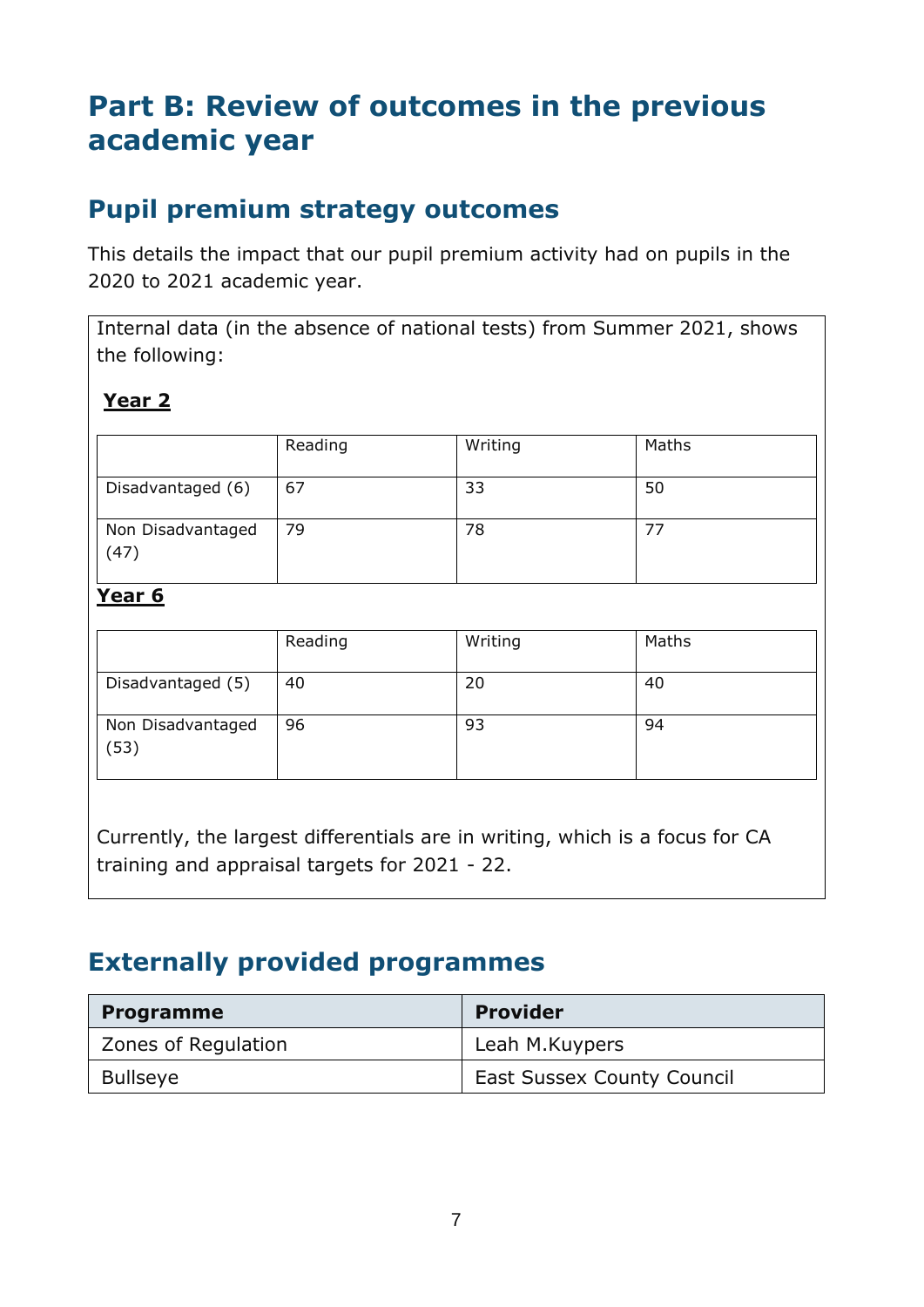# **Service pupil premium funding**

| <b>Measure</b>                                                                       | <b>Details</b> |
|--------------------------------------------------------------------------------------|----------------|
| How did you spend your service pupil<br>premium allocation last academic year?       | N/A            |
| What was the impact of that spending<br>on service pupil premium eligible<br>pupils? | N/A            |